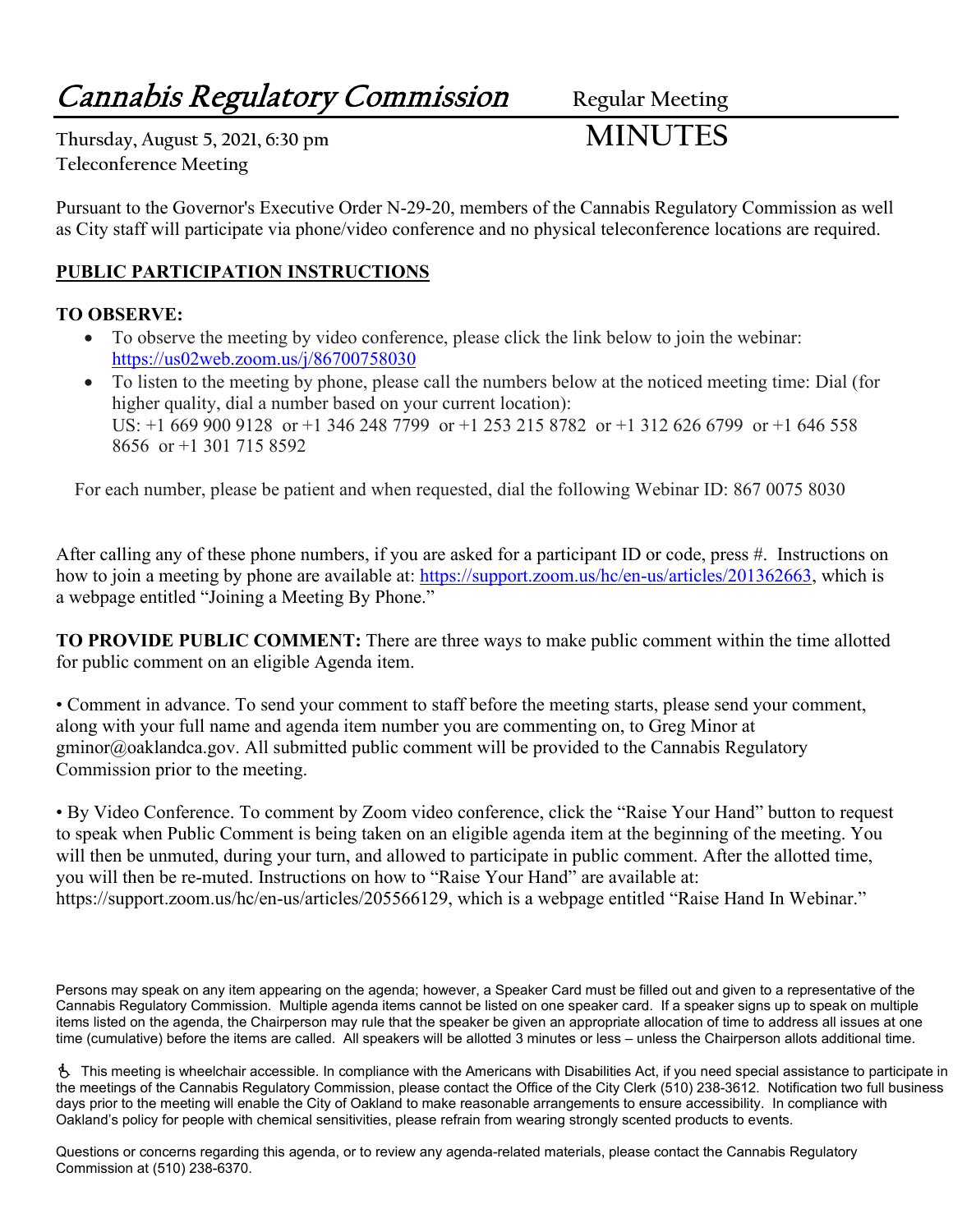• By Phone. To comment by phone, please call on one of the above listed phone numbers. You will be prompted to "Raise Your Hand" by pressing STAR-NINE ("\*9") to request to speak when Public Comment is being taken on a eligible agenda item at the beginning of the meeting.

Once it is your turn, you will be unmuted and allowed to make your comment. After the allotted time, you will be re-muted. Instructions of how to raise your hand by phone are available at: https://support.zoom.us/hc/enus/articles/201362663, which is a webpage entitled "Joining a Meeting by Phone."

If you have any questions about these protocols, please e-mail Greg Minor, at [gminor@oaklandca.gov](mailto:gminor@oaklandca.gov)

### *Members:*

| Vacant               | District 1 | Frank Tucker            | District 7         |
|----------------------|------------|-------------------------|--------------------|
| <b>Tracey Corder</b> | District 2 | Chaney Turner           | At Large           |
| Austin Stevenson     | District 3 | Stephanie Floyd-Johnson | Mayor              |
| Vacant               | District 4 | TiYanna Long            | City Auditor       |
|                      |            |                         |                    |
| Vacant               | District 5 | Greg Minor              | City Administrator |
| Vacant               | District 6 |                         |                    |

Available on-line at: **https://www.oaklandca.gov/boards-commissions/cannabis-regulatory-commission**

## MEETING AGENDA

A. Roll Call and Determination of Quorum

*Present: Corder, Stevenson, Turner, Floyd-Johnson, Long, and Minor Absent: Tucker*

B. Approval of the Draft Minutes from the CRC Meeting on July 1, 2021.

*Member Floyd-Johnson moved to approve the minutes as drafted. Member Stevenson seconded the motion and it passed by consensus.*

- C. Reports for Discussion and Possible Action
	- 1. Electing Chairperson and Vice Chairperson

*Member Minor provided background on the item. Member Turner expressed an interest in serving as Chair. Member Corder made a motion to nominate Member Turner as Chair. Vice-Chair Long seconded the motion and it passed by consensus.*

2. Understanding Spectrum of Equity Operators and Their Needs

*Member Minor offered some background and introduced LaWanda Knox, who leads Make Green Go, the City of Oakland's technical assistance provider since 2017 who then presented on Make Green Go's services and the various needs of equity applicants. Public speakers stressed the importance of verifying those companies that market themselves as equity businesses to preserve the integrity of equity programs. Ms. Knox echoed this recommendation as it would also allow for more data on how equity vs. non-equity businesses are doing.*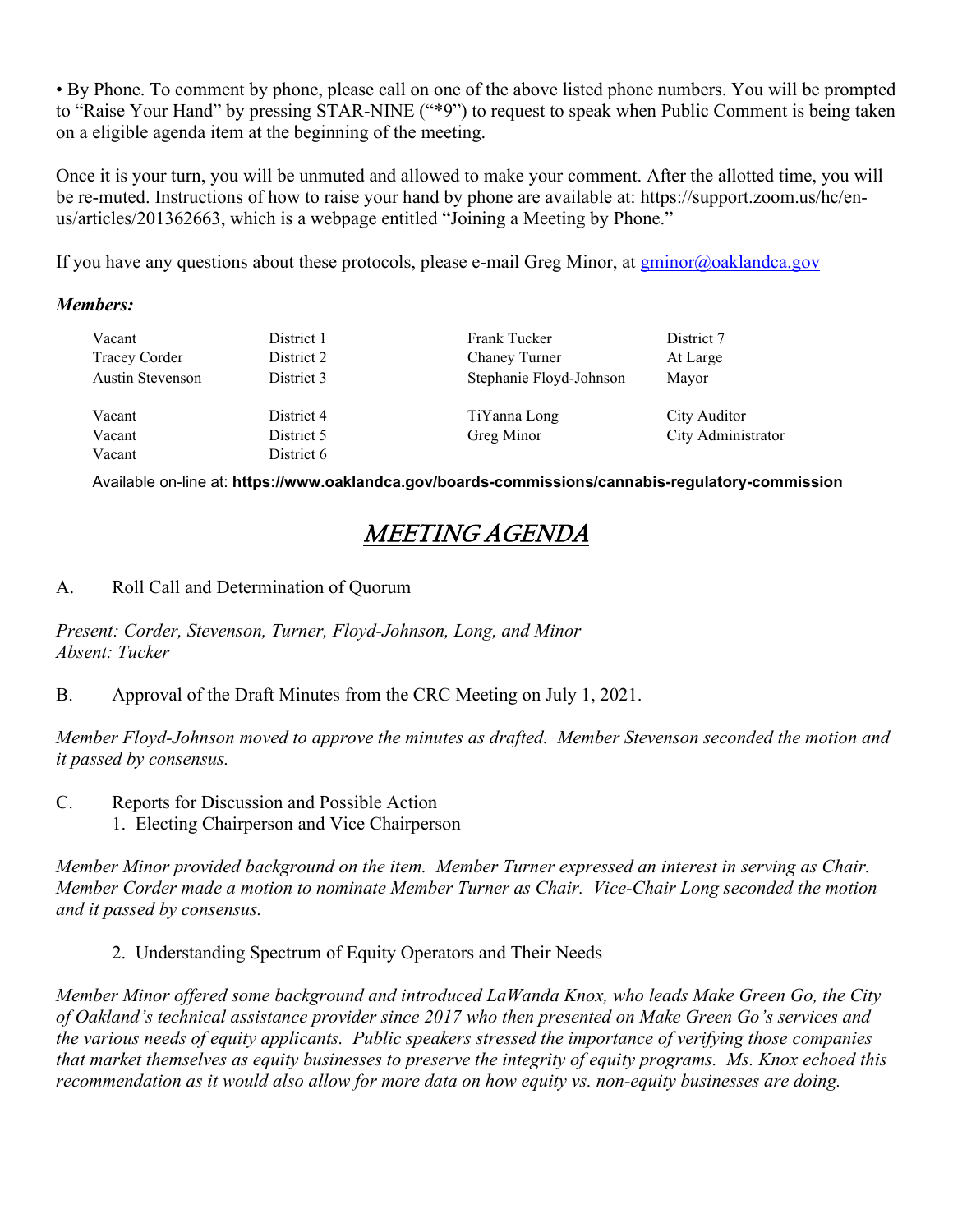*Members Floyd-Johnson, Turner and Stevenson then asked questions related to certifying equity businesses, equity product commitments and the City's current equity tax rebate program. Member Floyd-Johnson then made a motion to agendize the establishment of a process to certify equity businesses. Chair Turner seconded the motion and it passed by consensus.*

## 3. Local Jurisdiction Assistance Grant Program

*Member Minor provided background on this upcoming grant opportunity, including outstanding questions re timing of funds and use of eligible funds, as well as an initial framework for utilizing the funds. A member of the public encouraged expanding the definition of an equity applicant. Member Corder expressed support for staff's initial framework other than funds for overtime for a backup police officer to carry out security inspections when Officer Romero is unavailable. Member Corder asked whether a sworn officer is needed to carry out security inspections. Member Floyd-Johnson and Chair Turner voiced concerns about the sustainability of these programs after the three-year grant period and suggested utilizing cannabis tax revenue to support these efforts over the long-term. Member Floyd-Johnson then made a motion to maintain the item on the use of cannabis tax revenue on the pending list. Chair Turner seconded the motion and it passed by consensus.*

## 4. Develop Onsite Consumption Regulations

*Member Minor offered background on the item. A public speaker encouraged the City to be mindful about existing state law regarding private consumption. Member Stevenson went through outstanding issues and suggested limiting consumption lounges to commercial zones, preserving private use, implementing a tier-based system, have hours of operation similar to a restaurant, and not yet allow for mobile lounges. Vice-Chair Long encouraged age limitations. Chair Turner suggested ensuring COVID-19 safety protocols and to continue this item in September. Member Stevenson then made a motion to continue this item to next month's meeting. Member Floyd-Johnson seconded the motion and it passed by consensus.*

## 5. Amendments to Allow the Transfer of Permits from Equity Applicants to Non-Equity Applicants

*Member Minor provided background. Public speakers suggested allowing transfers after three years, allowing transfers to family members, and ensuring City loans are repaid as part of any transfer. Chair Turner shared that the equity subcommittee wants to allow transfers but also wants to ensure repayment to the City for its investment in equity businesses. Vice-Chair Long concurred and made a motion to ask staff to request the city attorney's office examine what costs can be included as part of the transfer of a permit from an equity business to a non-equity business.*

## 6. Implementation Update on Current BCC and Go-Biz Grants

*Member Minor provided an update and moved through the tables outlining the various state grants and their underlying programs. Member Floyd-Johnson and Vice-Chair Turner noted it is important to demonstrate what Oakland is doing.*

- D. Review of the Pending List and Additions to Next Month's Agenda
	- *Costing of a Department of Cannabis (since January 2021)*
	- *Follow Up Questions re Revenue Management Bureau Report (since June 2021)*